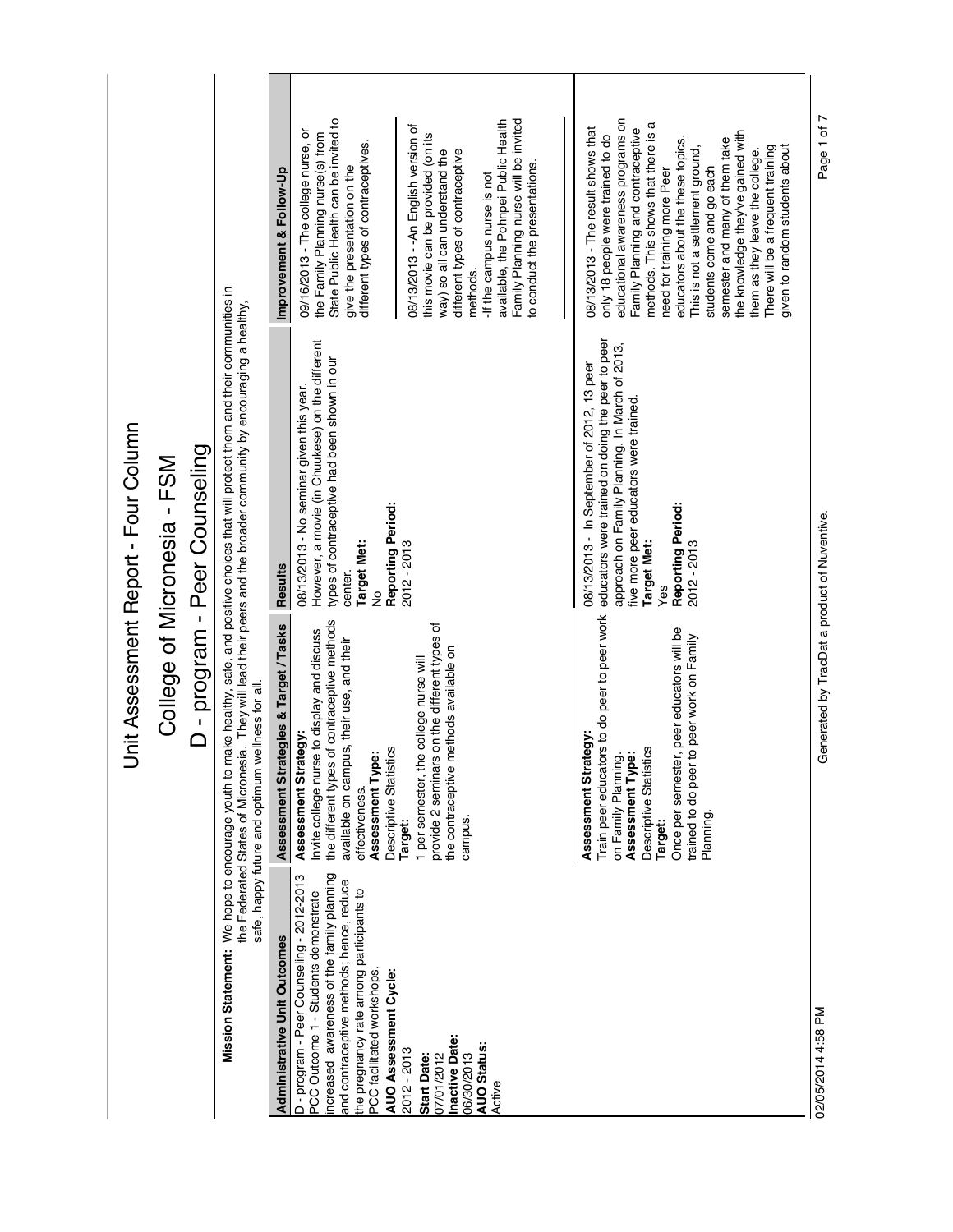| L<br>planning and contraceptive methods<br>improvement plan, the PCC staff will<br>08/13/2013 - The result showed that<br>of a seminar or training about family<br>treats to entice and influence a high<br>PCC did not reach the target. As an<br>for each club. This will increase the<br>the college and offer an opportunity<br>increase the number of participants<br>Page 2 of<br>- The second step that needs to be<br>esidential halls workers. Attractive<br>Random and special activities with<br>needs to be pursued through other<br>student clubs and their advisers at<br>enticing goods like refreshments<br>collaborate and coordinate with<br>flyers should be posted all over<br>- Random activities and special<br>participation in these programs<br>programs and fundings as well.<br>done is to coordinate with the<br>and incentives are utilized to<br>number of students who are<br>announcement of the event.<br>exposed to this educational<br>campus to spread the<br>awareness activities.<br>of the program.<br>these topics.<br>08/13/2013 - Several outreach programs on issues<br>the topic of "Teen Pregnancy" to 22 seniors. A pre-<br>the knowledge of the 22 students was improved by<br>Year 2012-2013 by PCC staff at Private schools in<br>Pohnpei and also on COM-FSM/National Campus<br>Our Lady of Mercy High school students in School<br>post test was administered and the result showed<br>that the average initial knowledge of the students<br>in percentage was 60%. After the session, a post<br>of Family Planning were conducted in the School<br>knowledge gained was 95%. Results proved that<br>In January 2013, another outreach program was<br>First outreach was conducted on September on<br>Two outreach programs were conducted to the<br>Transmitted Infections". Again, a pre-test was<br>conducted to 24 participants on "Sexually<br>test was given and average result of the<br>Generated by TracDat a product of Nuventive.<br>Year 2012-2013.<br>35%.<br>Do outreach presentations in the residence<br>2 outreach in the residence halls, and 2 in<br>the high schools during the school year.<br>halls and in the high schools.<br>trategy:<br>Descriptive Statistics<br>Assessment Type:<br>(One per semester).<br>Assessment S<br>Target: | <b>Administrative Unit Outcomes</b> | trategies & Target / Tasks<br>Assessment S | Results | Improvement & Follow-Up |
|-------------------------------------------------------------------------------------------------------------------------------------------------------------------------------------------------------------------------------------------------------------------------------------------------------------------------------------------------------------------------------------------------------------------------------------------------------------------------------------------------------------------------------------------------------------------------------------------------------------------------------------------------------------------------------------------------------------------------------------------------------------------------------------------------------------------------------------------------------------------------------------------------------------------------------------------------------------------------------------------------------------------------------------------------------------------------------------------------------------------------------------------------------------------------------------------------------------------------------------------------------------------------------------------------------------------------------------------------------------------------------------------------------------------------------------------------------------------------------------------------------------------------------------------------------------------------------------------------------------------------------------------------------------------------------------------------------------------------------------------------------------------------------------------------------------------------------------------------------------------------------------------------------------------------------------------------------------------------------------------------------------------------------------------------------------------------------------------------------------------------------------------------------------------------------------------------------------------------------------------------------------------------------------------------------------------|-------------------------------------|--------------------------------------------|---------|-------------------------|
|                                                                                                                                                                                                                                                                                                                                                                                                                                                                                                                                                                                                                                                                                                                                                                                                                                                                                                                                                                                                                                                                                                                                                                                                                                                                                                                                                                                                                                                                                                                                                                                                                                                                                                                                                                                                                                                                                                                                                                                                                                                                                                                                                                                                                                                                                                                   |                                     |                                            |         |                         |
|                                                                                                                                                                                                                                                                                                                                                                                                                                                                                                                                                                                                                                                                                                                                                                                                                                                                                                                                                                                                                                                                                                                                                                                                                                                                                                                                                                                                                                                                                                                                                                                                                                                                                                                                                                                                                                                                                                                                                                                                                                                                                                                                                                                                                                                                                                                   |                                     |                                            |         |                         |
|                                                                                                                                                                                                                                                                                                                                                                                                                                                                                                                                                                                                                                                                                                                                                                                                                                                                                                                                                                                                                                                                                                                                                                                                                                                                                                                                                                                                                                                                                                                                                                                                                                                                                                                                                                                                                                                                                                                                                                                                                                                                                                                                                                                                                                                                                                                   | 02/05/2014 4:58 PM                  |                                            |         |                         |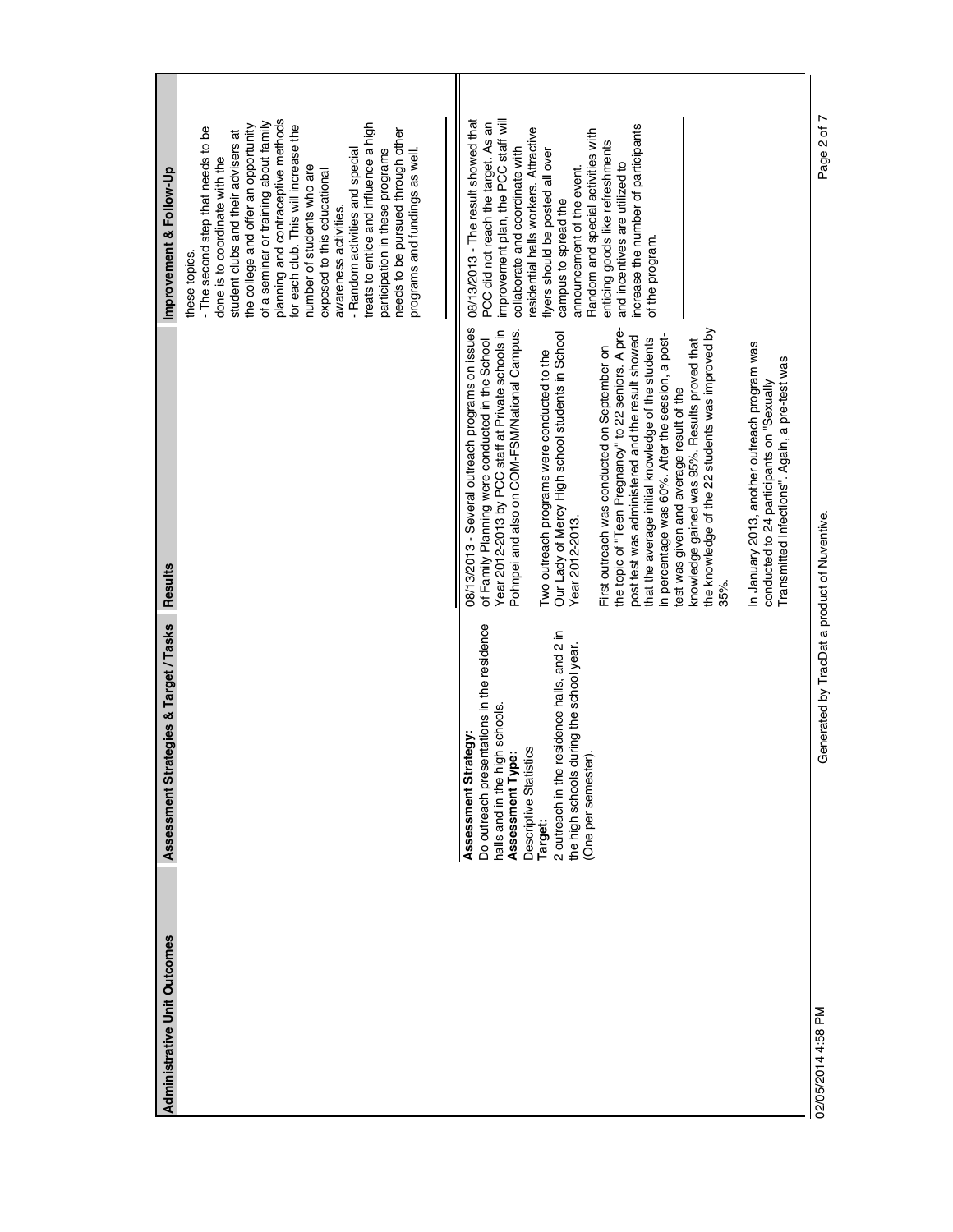| <b>Administrative Unit Outcomes</b> | trategies & Target / Tasks<br>Assessment St                                                                                                                                                                                                                 | <b>Results</b>                                                                                                                                                                                                                                                                                                                                                                 | Improvement & Follow-Up                                                                                                                                           |
|-------------------------------------|-------------------------------------------------------------------------------------------------------------------------------------------------------------------------------------------------------------------------------------------------------------|--------------------------------------------------------------------------------------------------------------------------------------------------------------------------------------------------------------------------------------------------------------------------------------------------------------------------------------------------------------------------------|-------------------------------------------------------------------------------------------------------------------------------------------------------------------|
|                                     |                                                                                                                                                                                                                                                             | administered and the average initial knowledge of<br>the 24 students showed 37%. Immediately after<br>program was 90%. The SLO was improved by<br>the session, a post-test was administered and<br>results affirmed total knowledge gained in the<br>17%.                                                                                                                      |                                                                                                                                                                   |
|                                     |                                                                                                                                                                                                                                                             | -test that was employed, average initial knowledge<br>Planning specifically on "Cycle Beads". On the pre<br>of the 15 participants was 69%. On the post-test,<br>the average score summed up to 87%. The SLO<br>conducted to the residential halls students in the<br>Females Residential Hall (FRH) on Family<br>On December 2012, a presentation was<br>was 18% improvement. |                                                                                                                                                                   |
|                                     |                                                                                                                                                                                                                                                             | another outreach in the residence hall, but we met<br>knowledge of the participants of the programs-as<br>In all the outreach programs utilized this school<br>mentioned earlier. Though we did not make<br>year, there was significant increase in the<br>identified in our pre and post tests results<br>at least 3/4 of our target                                          |                                                                                                                                                                   |
|                                     |                                                                                                                                                                                                                                                             | Though we did not make another outreach in the<br>residence hall, but we met at least 3/4 of our<br>target                                                                                                                                                                                                                                                                     |                                                                                                                                                                   |
|                                     |                                                                                                                                                                                                                                                             | Reporting Period:<br><b>Target Met:</b><br>2012 - 2013<br>ş                                                                                                                                                                                                                                                                                                                    |                                                                                                                                                                   |
|                                     | Distribute at least 100 brochures/materials<br>and when doing peer to<br>Provide and avail IEC materials during<br>outreach and around the campus.<br>Assessment Strategy:<br>istics<br>Assessment Type:<br>Descriptive Stati<br>during outreach<br>Target: | and<br>distributed. And some 25 were used during each<br>presentations, 100 leaflets and brochures were<br>Planning were distributed around the campus,<br>08/13/2013 - About 100 brochures on Family<br>during all Family Planning outreach and<br>peer to peer work.<br>Target Met:<br>Yes                                                                                   | 09/16/2013 - Free brochures can be<br>more that are related to the work of<br>downloaded from the internet, and<br>the peer educators can produce<br>the program. |
|                                     | peer.                                                                                                                                                                                                                                                       | Reporting Period:                                                                                                                                                                                                                                                                                                                                                              |                                                                                                                                                                   |
| 02/05/2014 4:58 PM                  | Generated by TracDat a product of Nuventive.                                                                                                                                                                                                                |                                                                                                                                                                                                                                                                                                                                                                                | Page 3 of 7                                                                                                                                                       |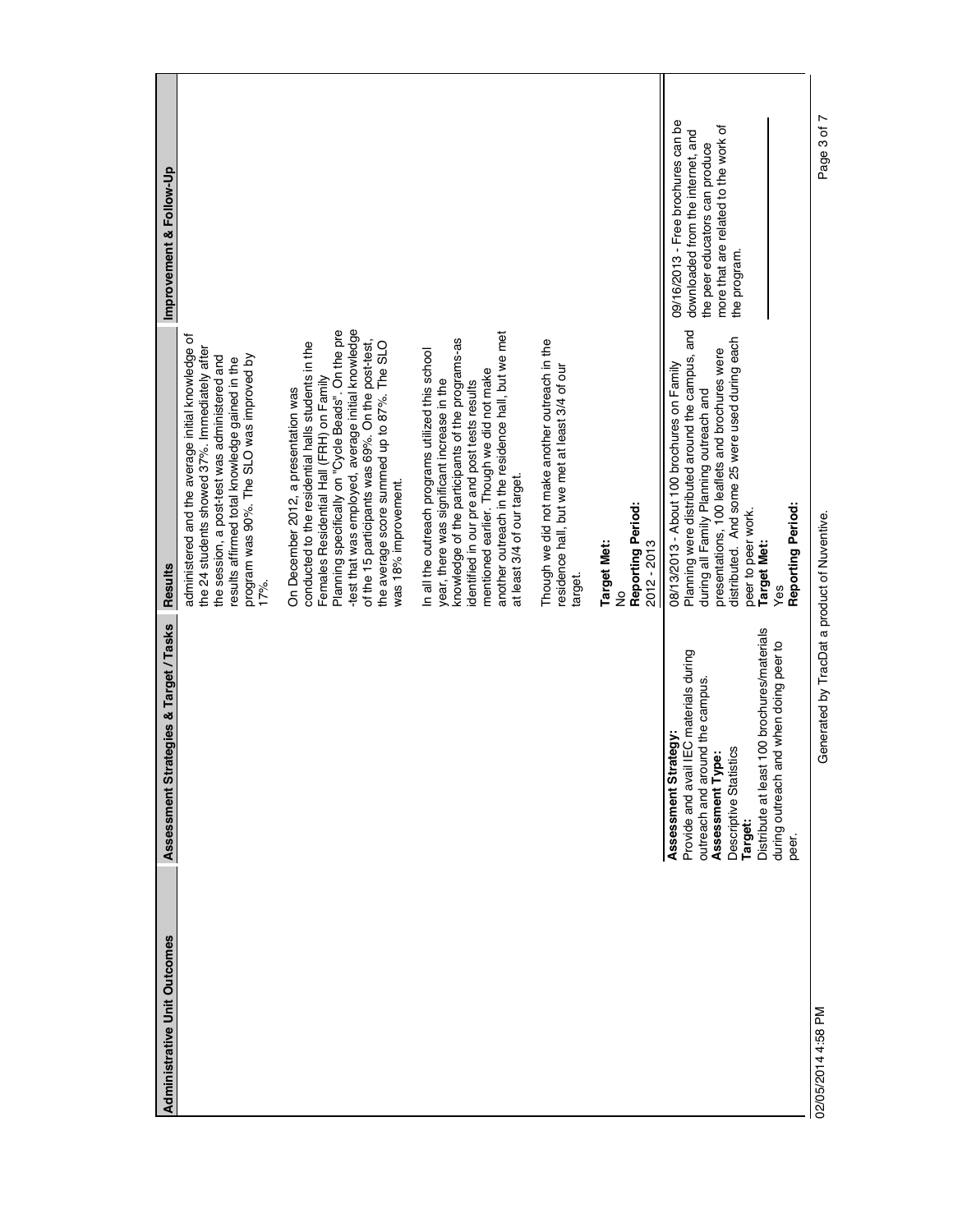| <b>Administrative Unit Outcomes</b>                                                                                                                                                                                                                                                                                                        | Assessment Strategies & Target / Tasks                                                                                                                                                                                                                                                 | <b>Results</b>                                                                                                                                                                                                                                                                                                                                                                                                                                                                                                                                                                                                                                                                                                                                                                                                                                                                                                                                                                                                                                                                                                                                                                                                                                                                                                      | Improvement & Follow-Up                                                                                                                                                                                                                                                                                                          |
|--------------------------------------------------------------------------------------------------------------------------------------------------------------------------------------------------------------------------------------------------------------------------------------------------------------------------------------------|----------------------------------------------------------------------------------------------------------------------------------------------------------------------------------------------------------------------------------------------------------------------------------------|---------------------------------------------------------------------------------------------------------------------------------------------------------------------------------------------------------------------------------------------------------------------------------------------------------------------------------------------------------------------------------------------------------------------------------------------------------------------------------------------------------------------------------------------------------------------------------------------------------------------------------------------------------------------------------------------------------------------------------------------------------------------------------------------------------------------------------------------------------------------------------------------------------------------------------------------------------------------------------------------------------------------------------------------------------------------------------------------------------------------------------------------------------------------------------------------------------------------------------------------------------------------------------------------------------------------|----------------------------------------------------------------------------------------------------------------------------------------------------------------------------------------------------------------------------------------------------------------------------------------------------------------------------------|
|                                                                                                                                                                                                                                                                                                                                            |                                                                                                                                                                                                                                                                                        | 2012 - 2013                                                                                                                                                                                                                                                                                                                                                                                                                                                                                                                                                                                                                                                                                                                                                                                                                                                                                                                                                                                                                                                                                                                                                                                                                                                                                                         | 08/13/2013 - In addition to our list of<br>added. We also need to provide or<br>create our own brochures that are<br>related to the needs of our youth<br>brochures, new ones must be<br>today.                                                                                                                                  |
| D - program - Peer Counseling - 2012-2013<br>demonstrate increased knowledge about<br>the effects of alcohol, tobacco and other<br>PCC Outcome 2 - Students wil<br>drugs (ATODs) use or abuse.<br>AUO Assessment Cycle:<br>Inactive Date:<br><b>AUO Status:</b><br>2012 - 2013<br>06/30/2013<br>07/01/2012<br><b>Start Date:</b><br>Active | -Provide workshops on alcohol, tobacco and<br>ATODs use and abuse<br>especially focusing on its bad effects<br>other drugs (ATODs) use and abuse<br>provided per academic term.<br>trategy:<br>Descriptive Statistics<br>Assessment Type:<br>4 workshops on<br>Assessment S<br>Target: | were left. Pre/Post test were utilized to assess the<br>presentation on Alcohol. The program was carried<br>and hung it at the entrance to the venue where the<br>In December 2012 and in January 2013, PCC was<br>results were invalid due to the unbalanced number<br>program because of the nature of the presentation<br>out and was attended by 200 or more participants.<br>08/13/2013 - In December 2012 an outreach was<br>In February and March 2013, PCC participated in<br>community put their handprints on a white sheet<br>Women's residence halls. 37 participants were<br>community gather to celebrate the new years at.<br>present at the beginning but at the end, only 12<br>of participants at the beginning of the program<br>Substance Abuse and Mental Health Program<br>knowledge gained from this activity. However,<br>awareness of alcohol was there because the<br>compared to those retained at the end of the<br>invited by a nearby community to conduct a<br>Pre/post tests were not administered at this<br>to test the knowledge gained. However, the<br>done for the residential hall students in the<br>two workshops on Alcohol Prevention and<br>conducted by National and Pohnpei State<br>Substance Abuse Prevention Treatment<br><b>Target Met:</b><br>program.<br>(SAMH) | about the presentation. Also share<br>08/13/2013 - Make it a must for the<br>any outreach given to them at their<br>with them plans for the scheduled<br>09/16/2013 - Collaborate with the<br>residence hall students to attend<br>announcements to the students<br>residence halls staff to make<br>outreach to them.<br>place. |
| 02/05/2014 4:58 PM                                                                                                                                                                                                                                                                                                                         | Generated by TracDat a product of Nuventive.                                                                                                                                                                                                                                           |                                                                                                                                                                                                                                                                                                                                                                                                                                                                                                                                                                                                                                                                                                                                                                                                                                                                                                                                                                                                                                                                                                                                                                                                                                                                                                                     | Page 4 of 7                                                                                                                                                                                                                                                                                                                      |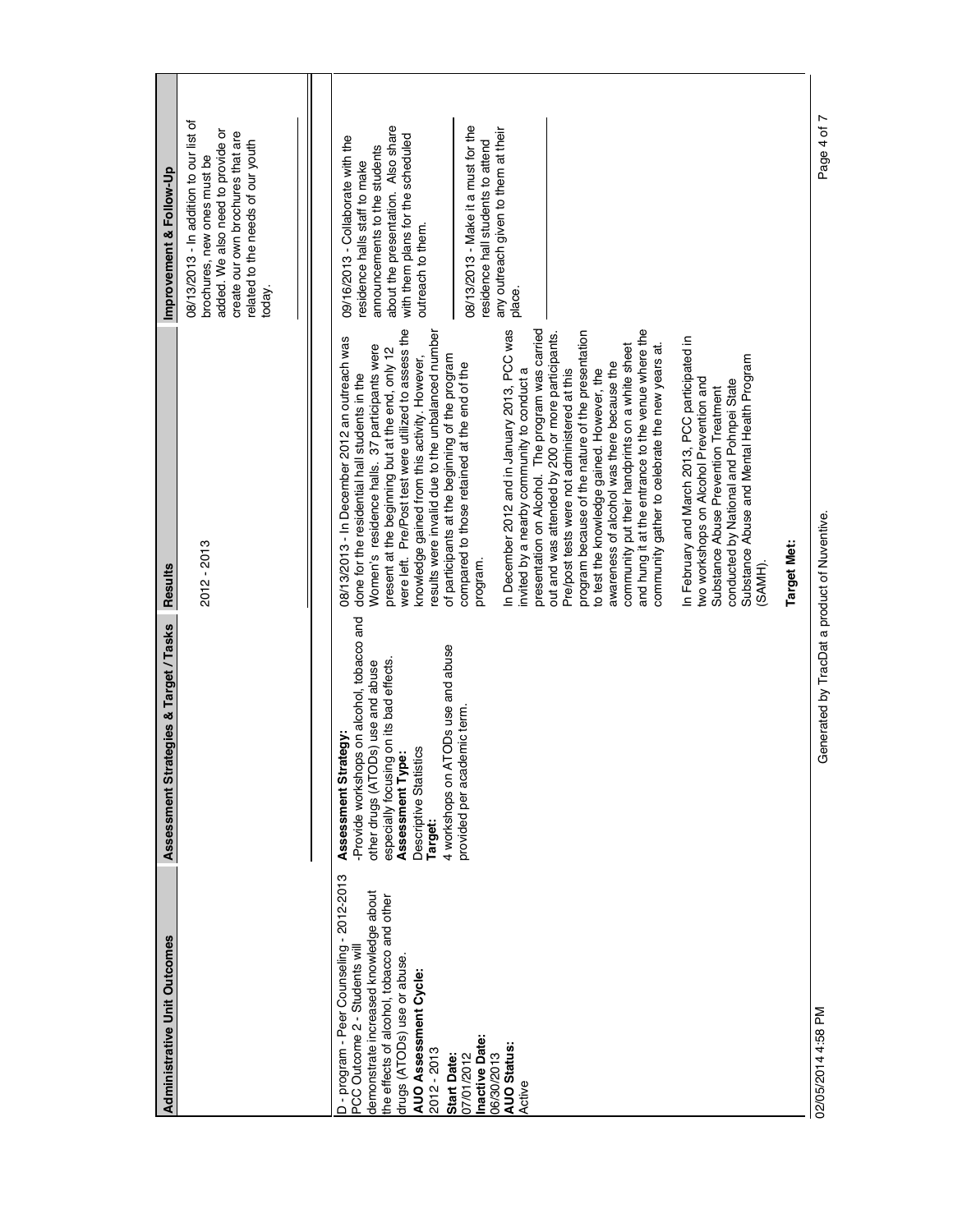| <b>Administrative Unit Outcomes</b> | trategies & Target / Tasks<br>Assessment St                                                                                                                                                                           | <b>Results</b>                                                                                                                                                                                                                                   | Improvement & Follow-Up                                                                                                                                                                                                                                                                                                                                                                                                                                                                                                                                                                                                                                                                                                                      |
|-------------------------------------|-----------------------------------------------------------------------------------------------------------------------------------------------------------------------------------------------------------------------|--------------------------------------------------------------------------------------------------------------------------------------------------------------------------------------------------------------------------------------------------|----------------------------------------------------------------------------------------------------------------------------------------------------------------------------------------------------------------------------------------------------------------------------------------------------------------------------------------------------------------------------------------------------------------------------------------------------------------------------------------------------------------------------------------------------------------------------------------------------------------------------------------------------------------------------------------------------------------------------------------------|
|                                     |                                                                                                                                                                                                                       | Reporting Period:<br>2012 - 2013<br>Yes                                                                                                                                                                                                          |                                                                                                                                                                                                                                                                                                                                                                                                                                                                                                                                                                                                                                                                                                                                              |
|                                     | Train peer educators to do education on<br>1 training session on ATODs to peer<br>ATODs abuse prevention.<br>educators per semester.<br>Assessment Strategy:<br>Descriptive Statistics<br>Assessment Type:<br>Target: | educators were trained on the effect of alcohol and<br>In February 2013, five more peer educators were<br>08/13/2013 - In September 2012, thirteen peer<br>Reporting Period:<br><b>Target Met:</b><br>2012 - 2013<br>tobacco.<br>trained.<br>Yes | 09/16/2013 - The result showed that<br>of a seminar or training on ATOD to<br>semester, student turn over occurs<br>education awareness on the effect<br>trainings. Frequent training on this<br>topic be given to random students.<br>of alcohol and tobacco. There is a<br>educational awareness on alcohol<br>college and offer them opportunity<br>knowledge they gained during the<br>clubs and their advisers about the<br>need to train more students to do<br>as they graduated and leave the<br>Also coordinate with the student<br>each club. This will increase the<br>college and take with them the<br>18 students were trained to do<br>number of students who are<br>exposed to this information.<br>and tobacco because each |
|                                     | peer education on ATODs<br>1 workshop on doing peer to peer per<br>trategy:<br>istics<br>Assessment Type:<br>abuse prevention.<br>Descriptive Stati<br>Assessment St<br>Provide peer to<br>semester.<br>Target:       | In March of 2013, five more peer educators were<br>educators were trained on doing the peer to peer<br>08/13/2013 - In September of 2012, 13 peer<br>Reporting Period:<br><b>Target Met:</b><br>2012 - 2013<br>approach.<br>trained.<br>Yes      | to peer on ATOD prevention. There<br>09/16/2013 - The result showed that<br>advisers about the college and offer<br>18 students were trained to do peer<br>and leave the college and take with<br>turn over occurs as they graduated<br>random students. Also coordinate<br>is a need to train more students in<br>because each semester, student<br>them the knowledge they gained<br>them opportunity of a seminar or<br>training on this topic be given to<br>with the student clubs and their<br>during the trainings. Frequent<br>doing peer to peer approach                                                                                                                                                                           |
| 02/05/2014 4:58 PM                  | Generated by TracDat a product of Nuventive.                                                                                                                                                                          |                                                                                                                                                                                                                                                  | Page 5 of 7                                                                                                                                                                                                                                                                                                                                                                                                                                                                                                                                                                                                                                                                                                                                  |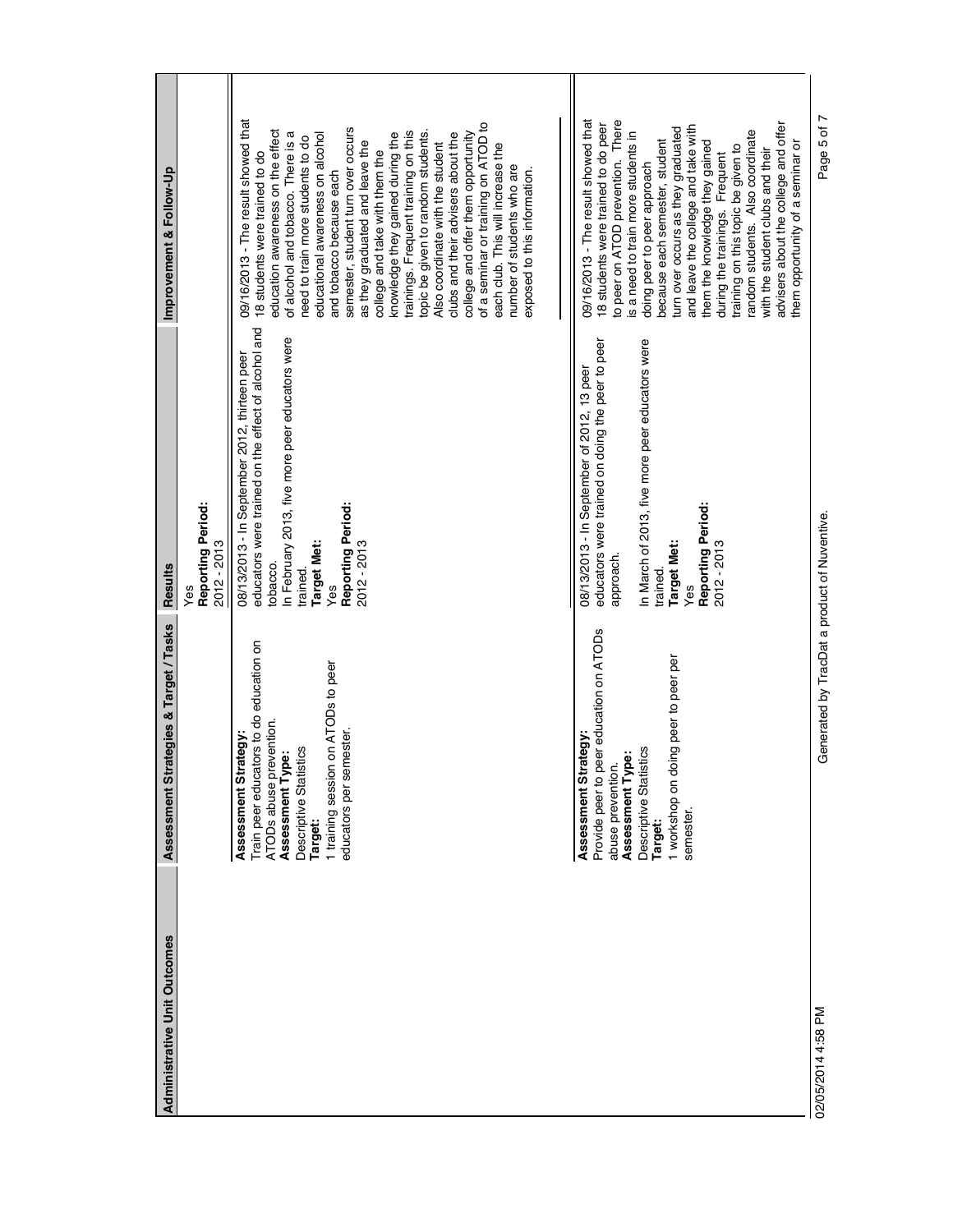| <b>Administrative Unit Outcomes</b> | trategies & Target / Tasks<br>Assessment St                                                                                                                                                                                                                                                                               | Results                                                                                                                                                                                                                                       | Improvement & Follow-Up                                                                                                                                                                                                                                                                                                                                                                                                                                                                                                                                                                             |
|-------------------------------------|---------------------------------------------------------------------------------------------------------------------------------------------------------------------------------------------------------------------------------------------------------------------------------------------------------------------------|-----------------------------------------------------------------------------------------------------------------------------------------------------------------------------------------------------------------------------------------------|-----------------------------------------------------------------------------------------------------------------------------------------------------------------------------------------------------------------------------------------------------------------------------------------------------------------------------------------------------------------------------------------------------------------------------------------------------------------------------------------------------------------------------------------------------------------------------------------------------|
|                                     |                                                                                                                                                                                                                                                                                                                           |                                                                                                                                                                                                                                               | 08/13/2013 - More peer educators is<br>This<br>to peer work. Peer to peer is said to<br>educators. We used to hire our own<br>will increase the number of students<br>who are exposed to this information.<br>we need more funding to hire more.<br>be the number one way to reaching<br>order to have more peer educators,<br>needed in order to spread the peer<br>deal with one student at a time. In<br>Right now we are using the work-<br>the youth (students) because we<br>training on ATOD to each club.<br>peer educators from the federal<br>study students as our peer<br>grant budget. |
|                                     | Provide and avail information education and<br>100 brochures/materials<br>and when doing peer to<br>(IEC) materials during<br>outreach and around the campus.<br>trategy:<br>istics<br>Assessment Type:<br>Descriptive Stati<br>Assessment St<br>during outreach<br>Provide at least<br>communication<br>Target:<br>peer. | 08/13/2013 - 500 brochures were distributed to the<br>At each outreach, 100 brochures on ATODs were<br>distributed and at least 25 during peer to peer<br>Reporting Period:<br><b>Target Met:</b><br>2012 - 2013<br>freshmen.<br>work.<br>Yes | workshops or outreach programs on<br>the assessment- to prove that there<br>assessment on outcome one, there<br>brochures, there is a need for short<br>knowledge by conducting pre/post<br>passed out-that way PCC staff or<br>PCC work study students may do<br>8/13/2013 In addition to the list of<br>is an increase in the knowledge<br>09/15/2013 - As a result of the<br>sessions about each brochure<br>brochures, new ones must be<br>Instead of just distributing the<br>is a need to assess students'<br>tests to participants of the<br>about the ATODs topics.<br>ATOD.                |
| 02/05/2014 4:58 PM                  | Generated by TracDat a product of Nuventive.                                                                                                                                                                                                                                                                              |                                                                                                                                                                                                                                               | Page 6 of 7                                                                                                                                                                                                                                                                                                                                                                                                                                                                                                                                                                                         |